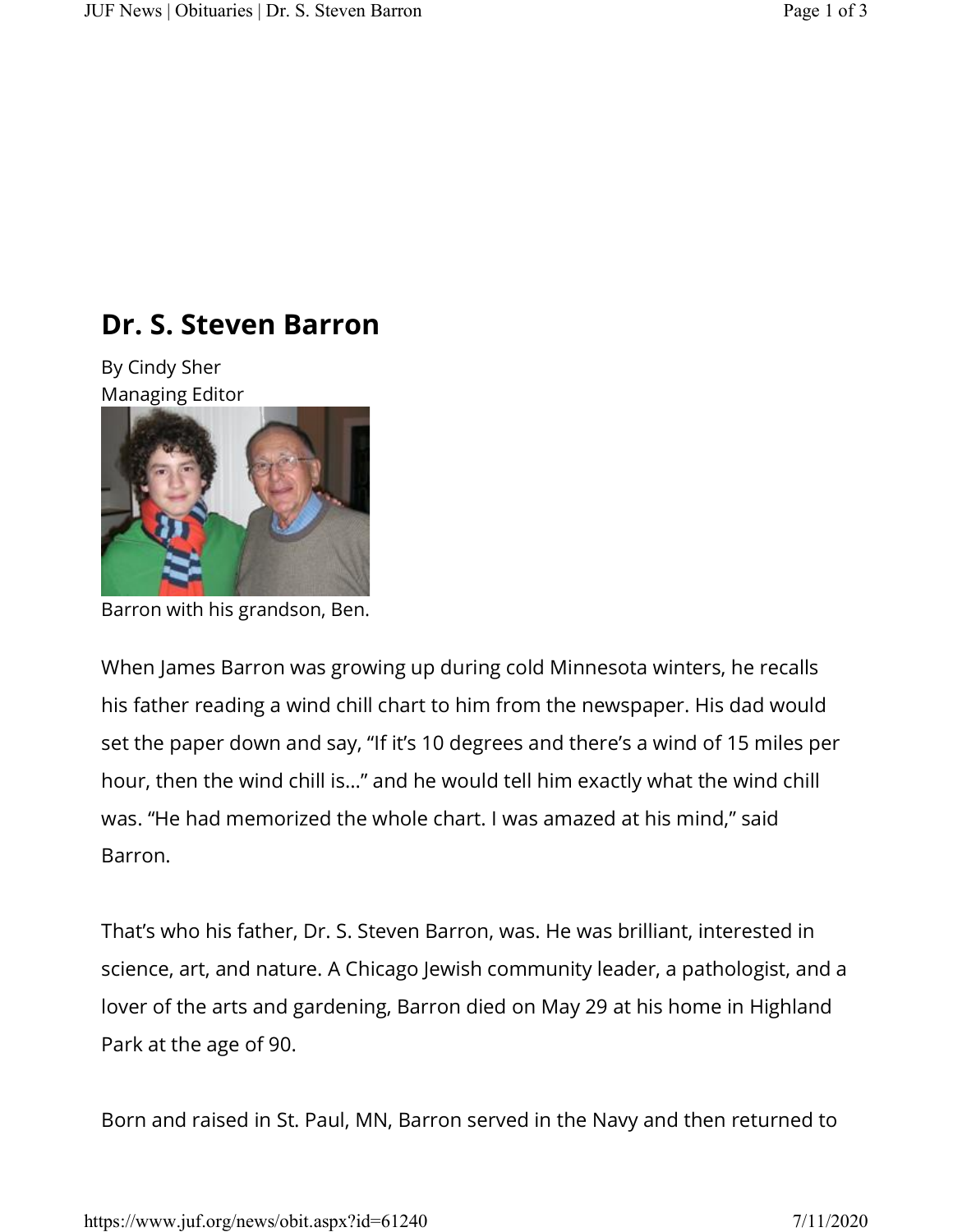Minneapolis to begin his career as a pathologist. He married Lynn Keidan in 1953 and the couple moved to Glencoe a decade later. In Chicago, he became director of Pathology at Grant Hospital, and co-founded Mason-Barron Laboratories.

Outside of his career, Barron worked tirelessly for the Chicago Jewish community. "He had a great passion for [the Jewish people] and for Israel," said James. "He never complained when he would go downtown to the Federation meetings in a blizzard. He was 88 years old and he didn't care because he was so devoted."

Barron served for many years on the JUF/JF Board of Directors, the Council for Jewish Elderly, the Jewish Community Relations Council, and many other Federation Committees.

"Dr. Barron was a thoughtful, sensitive, and committed Jewish leader," said Dr. Steven B. Nasatir, president of JUF/JF. "When he took on an assignment or a cause, he was tenacious in seeing it through. He also was very supportive of others. He cared less about personal credit and most about results that benefited the Jewish people."

Back in the 1980s, Barron was a leader in the movement to successfully lobby for the release of Soviet Refusniks.

He and his wife, Lynn, loved Israel too, visiting there countless times. "He believed so thoroughly in Israel, on a political level and on a spiritual level," said James. "He had experienced World War II in a way that he felt... that we needed a safe haven—Israel was it."

Barron is survived by his wife, Lynn Keidan Barron; his son Reuvain, of Jerusalem,